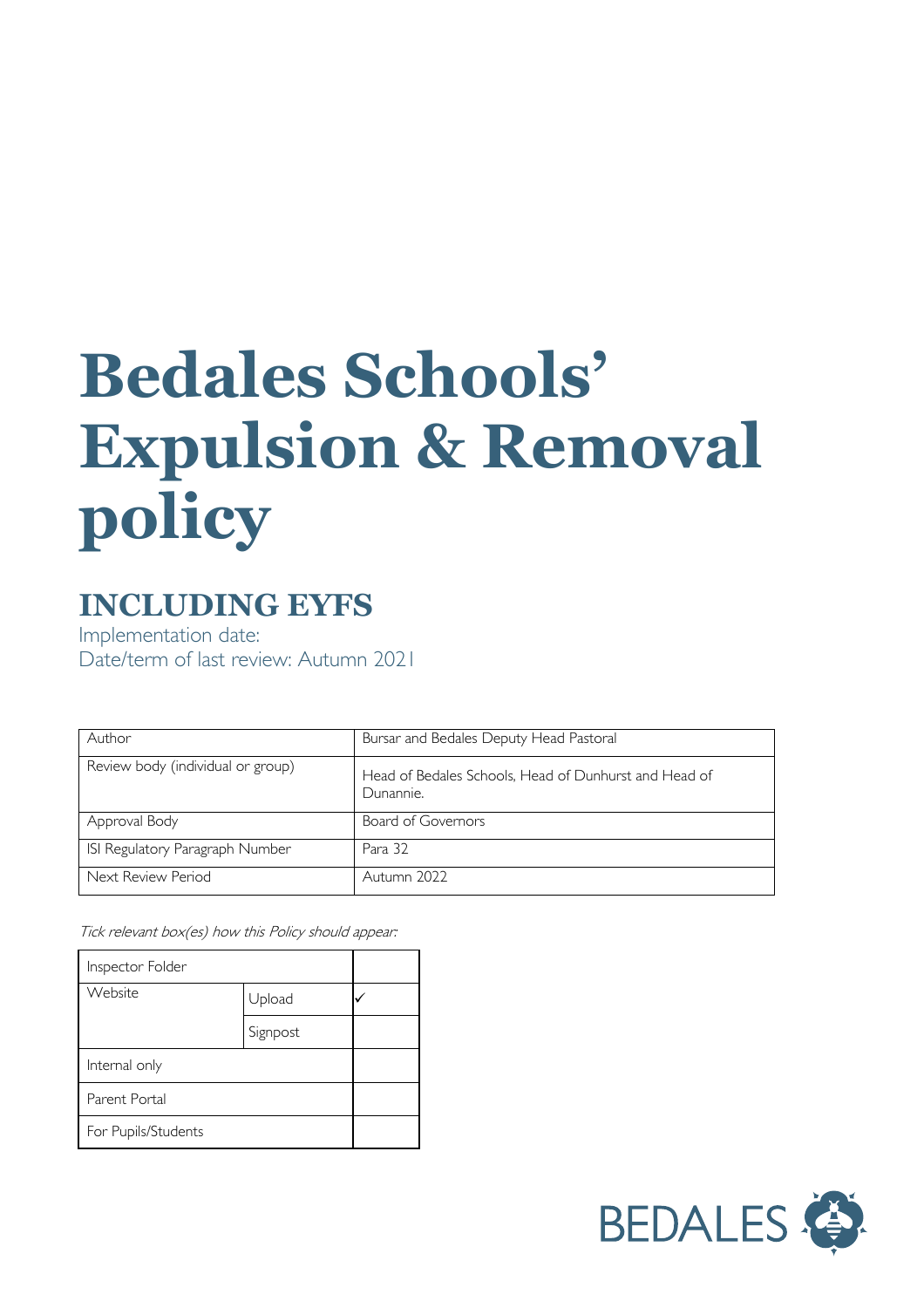# **Expulsion & Removal Policy**

# **Introduction**

This policy contains guidelines, which will be adapted as necessary, explaining the circumstances and procedures under followed should a pupil be accused of misconduct the consequences of which could result in them being removed or expelled from the School, or required to leave permanently for misconduct or other reasons. The Policy applies to all pupils at the School whether or not in the care of the School but does not cover cases when a pupil has to leave because of ill-health, non-payment of fees, or withdrawal by his/her parents.

#### Interpretation

"Parent" includes one or both of the parents, a legal guardian or educational guardian. "Expulsion" means a dismissal from the School in disgrace, formally recorded. "Removal" means that a pupil has been required to leave, but without the stigma of expulsion. Subheadings are for ease of reading and not part of the Policy.

## Policy Statement

#### Aims

The aims of this policy are:

- To support the School's behaviour and discipline code
- To ensure procedural fairness and natural justice
- To promote co-operation between the School and parents when it is necessary for a pupil to leave earlier than expected

#### Misconduct

The main categories of misconduct which may result in expulsion or removal are:

- Supply/possession/use of certain drugs and solvents or their paraphernalia or substances intended to resemble them
- Theft, blackmail, physical violence, intimidation, racism, harassment and persistent bullying
- Misconduct of a sexual nature as defined in the School rules; supply and possession of indecent images
- Possession or use of firearms or other weapons
- Vandalism and damage to property
- Computer hacking
- Persistent attitudes or behaviour which are inconsistent with the School's ethos
- Other serious misconduct towards a member of the School community or which brings the School into disrepute (single or repeated episodes) on or off School premises

#### Other Circumstances

A pupil may be required to leave if, after all appropriate consultation, the School is satisfied that it is not in the best interests of the pupil, or of the School, that they remain at the School.

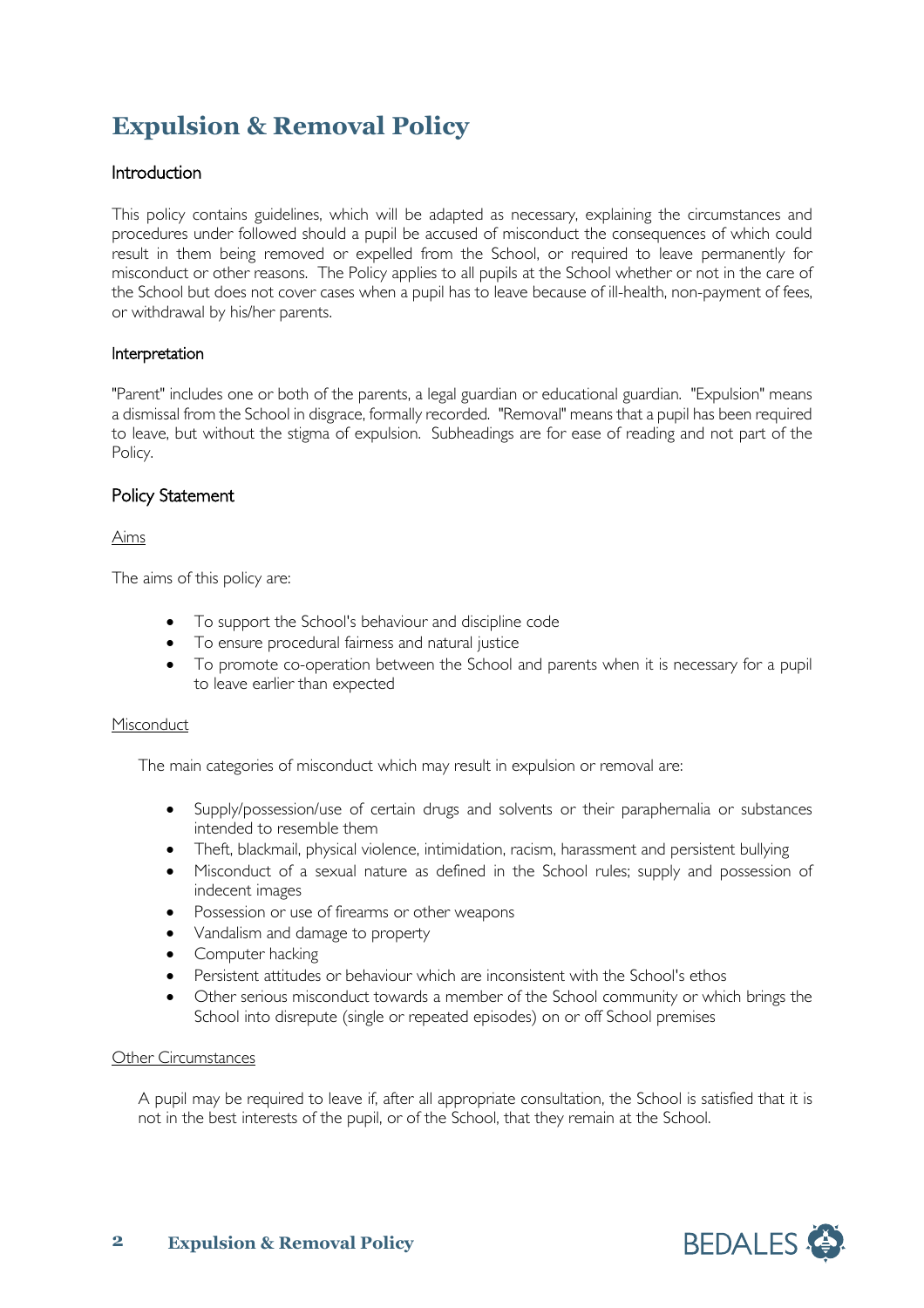## Investigation procedure

Each of the three Schools operates an age-appropriate procedure in the event of any concern about a pupil's conduct which is set out in the individual School's Behaviour Policy. These procedures operate for any sanction up to suspension pending consideration of a pupil's place in the School.

#### Informal interview

Staff address any inappropriate, or possibly inappropriate, behaviour informally with pupils as part of the day to day life of school. A pupil may be interviewed informally by a member of staff to establish whether there are grounds for a formal investigation. Such a person would normally be their class teacher (Dunannie), tutor, Head of Blocks 1 & 2, Head of Groups or Deputy Head (Pastoral) (Dunhurst) or Houseparent (Bedales). If the matter remains unclear or is complex, further informal interviews may be needed, which may require the involvement of other staff. After the informal interview process, parents will be informed if staff believe that there are reasonable grounds for suspecting that the pupil has been involved in misconduct which if proven would normally result in expulsion or required removal. In such instances, the procedure for a formal investigation should take place. If the matter relates, or may relate to a criminal offence, the School may contact the police to seek anonymous advice before contacting parents and will adhere to police guidance. If the matter relates to a safeguarding concern, the school adheres to its safeguarding and child protection policy.

#### Formal Investigation

Parents will be informed as soon as reasonably practicable if an allegation under investigation is of a nature that could result in the pupil being expelled or required to leave. A formal investigation will normally entail questions by a senior member of staff or another person suitably trained and experienced in the role. A note will be taken of the meeting and the pupil have an opportunity to correct the record as well as writing their own account. During interviews, arrangements will be made for the pupil to be accompanied by a member of staff of their choice. At Dunannie, they may be accompanied by a parent (if available at the relevant time). A pupil who is waiting to be interviewed may be segregated but made as comfortable as possible, accompanied or visited regularly by a member of staff, and given access to a toilet, telephone and adequate food and drink. An investigation and any subsequent meeting will be conducted fairly and in a way which is appropriate to the School, without formal legal procedures.

## **Search**

Searches are conducted in accordance with the law and as per the three schools' policy. The law permits that the school may take whatever action is reasonable to safeguard a pupil and may search a pupil's property for any item with their consent. Under law, any member of staff can search a pupil's belongings without their consent if they have reasonable cause to believe the pupil may be in possession of an item that is not permitted at school.

Any member of staff may ask a pupil to empty their pocket/bag if they have reasonable cause to believe the pupil may be in possession of a prohibited item. The member of staff must inform the Head of Dunannie/Deputy Head Pastoral (Dunhurst)/Bedales Deputy Head Pastoral of these requests on the same working day and hand in any confiscated items to the Head of Dunannie/Deputy Head Pastoral (Dunhurst)/ Bedales Deputy Head Pastoral, also on the same working day, or first thing the following day if it is very late.

If a pupil does not consent to emptying their pockets or a physical search is felt to be necessary, the Head of Dunannie/Deputy Head Pastoral (Dunhurst)/ Bedales Deputy Head Pastoral should be contacted by the member of staff immediately, or the on duty senior member of staff if they are not available.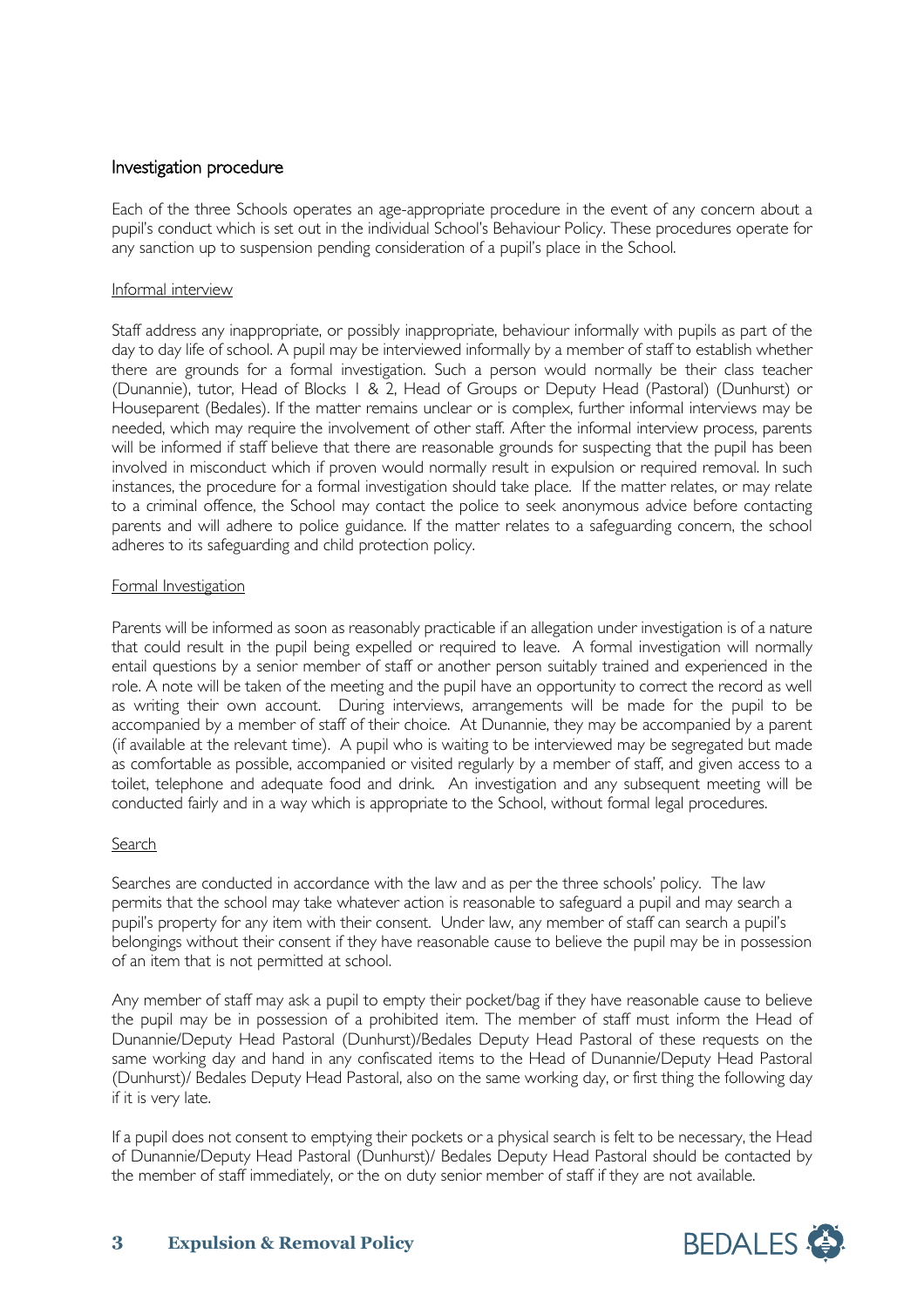Only staff trained to carry out a search of electronic devices, lockers and rooms (eg dorms or studies) may do so and permission must be sought beforehand from the Head of Dunannie/Deputy Head Pastoral (Dunhurst)/ Bedales Deputy Head Pastoral, or the senior staff on duty if they are unavailable.

The person conducting this type of search will be of the same sex as the pupil being searched and a third person will be present at all times during the search. Only outer layers of clothing will be searched, and only once it has been removed from the wearer, and care will be taken to ensure reasonable privacy. This policy does not authorise an intimate search or physical compulsion in removing clothing. Staff must never physically search a pupil's person or clothing when the pupil is wearing them. If necessary, the police would be called.

Items found during a search may be confiscated or destroyed (or deleted in the case of digital items) if deemed appropriate by the Head of Dunannie/Deputy Head Pastoral (Dunhurst)/ Bedales Deputy Head Pastoral.

Parents' consent will not be sought before a search, but parents will be notified as soon as possible if a search has taken place and prohibited items are found.

Where the member of staff investigating the incident has reasonable grounds for believing that the incident involves criminal activity the school will report the incident to the police or any other authority it considers appropriate in all the circumstances.

Weapons or an item which could cause harm, controlled drugs and stolen items will be given to the police. Images of children which may be indecent will not be deleted until police have advised the school. This may require the school to retain devices or other belongings on which such images are or may be held. Fireworks, alcohol and tobacco will not be returned to a pupil.

#### **Allegations**

An investigation of an allegation about serious misconduct will normally be co-ordinated by the Head of Dunannie, the Head of Dunhurst or the Bedales Deputy Head Pastoral and its outcome will be reported to the Head, Bedales Schools.

#### Suspension

A pupil may be suspended from boarding and/or from the School and required to live at home or with his educational guardian while an allegation is being investigated. Alternatively, they may be placed under a segregated internal suspension on the School premises.

In the event that the Head of Dunannie, the Head of Dunhurst or the Bedales Deputy Head Pastoral decides that a pupil will be suspended pending consideration of their place in the School, parents/guardians and the Head of Bedales Schools will be notified. The PA to the Head of Bedales Schools will make arrangements for the disciplinary meeting, details of which are set out below.

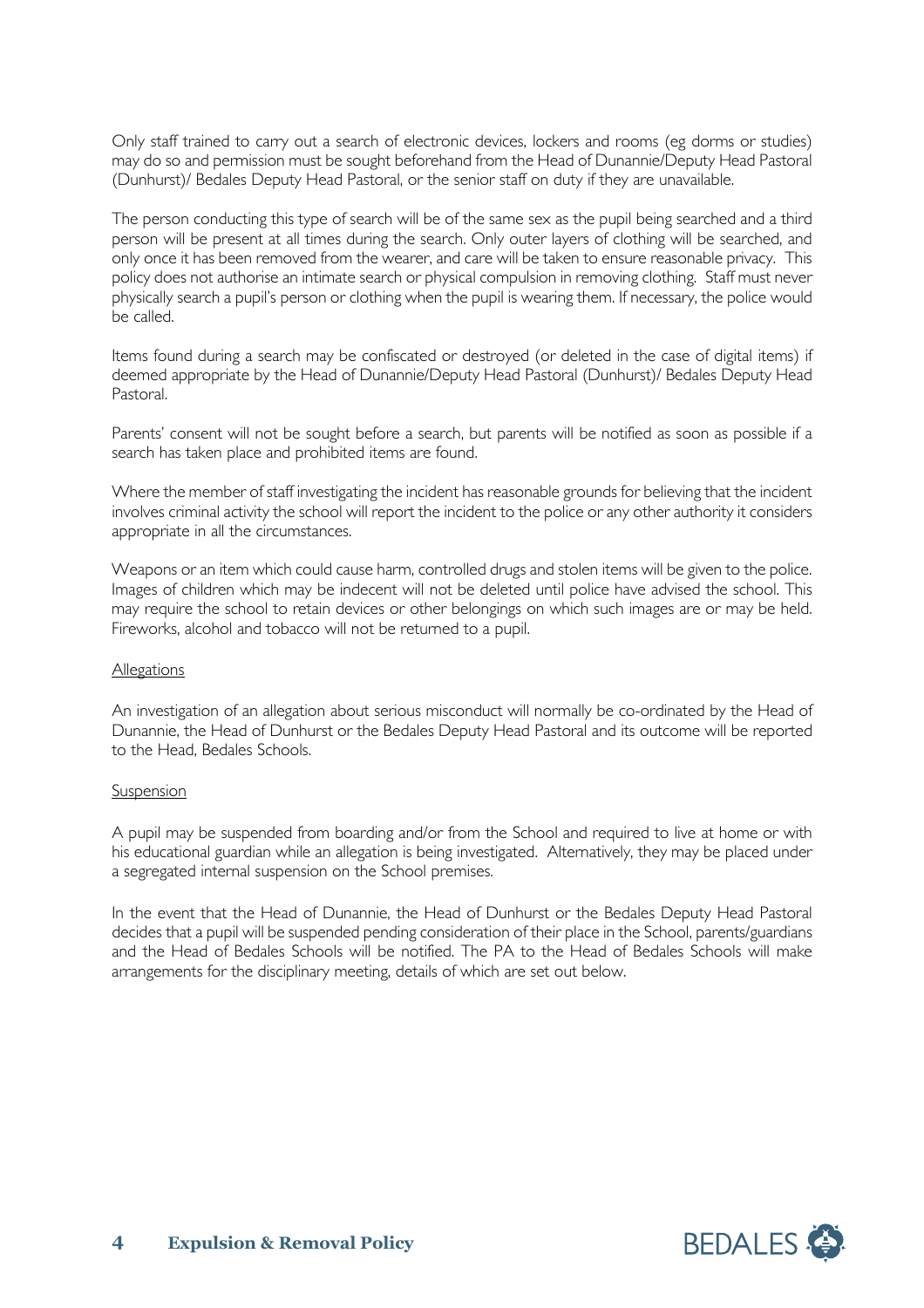# Disciplinary Meeting

#### Preparation

The Chair of Governors will be informed of the investigation.

In order for the Head of Bedales Schools to consider the evidence from the investigation and conduct the disciplinary hearing, the following documents will be provided:

- Any necessary written statements and notes of the evidence supporting the allegations, and any relevant correspondence. These should be typed up. (The originals kept securely).
- The Investigation Report including a statement setting out the points of the allegations against the pupil
- The relevant School policies and procedures
- The pupil's School file and conduct record

Copies of the typed documentation at the first 3 bullet points above will be provided to the parents a minimum of 24 hours before the hearing.

#### Attendance

The pupil and their parents (if available) will be asked to attend the disciplinary meeting with the Head of Bedales Schools at which they or another member of the senior team, will explain the circumstances of the allegations and the investigation. If the parents are unable to attend, the pupil may instead be accompanied by a member of staff of their choice. The pupil and their parents will have an opportunity to state their side of the case. Members of staff will be on hand to join the meeting if needed, and their statements will be disclosed but, in most cases, the anonymity of pupils, including witnesses, will be preserved.

#### **Proceedings**

There are potentially three distinct stages of a disciplinary meeting

The allegations - the Head of Bedales Schools will consider the allegations and the evidence, including statements made by and/or on behalf of the pupil. Unless the Head of Bedales Schools considers that further investigation is needed, they will decide whether the allegations have been sufficiently proved. The standard of proof shall be the civil standard, i.e. that it is more likely than not  $(50\% + 1)$ that the substance of the allegations is true (the balance of probabilities test). The Head of Bedales Schools will not normally refer to the pupil's disciplinary record at this stage.

The sanction - if the allegations have been proved the Head of Bedales Schools will outline the range of disciplinary sanctions that are possible. The Head of Bedales Schools will take into account any further statement which the pupil and/or others present on their behalf wish to make. The pupil's disciplinary record will be taken into account. Then, or at some later time, normally within 24 hours, the Head, Bedales School will give his decision, with reasons.

Leaving status - if the Head, Bedales Schools decides that the pupil must leave the School, they will consult with a parent before deciding on the pupil's leaving status. There are three possible options in these circumstances:

Expulsion: the pupil may be formally expelled from the School if it is proved on the balance of probabilities that the pupil has committed a very grave breach of discipline or a serious criminal

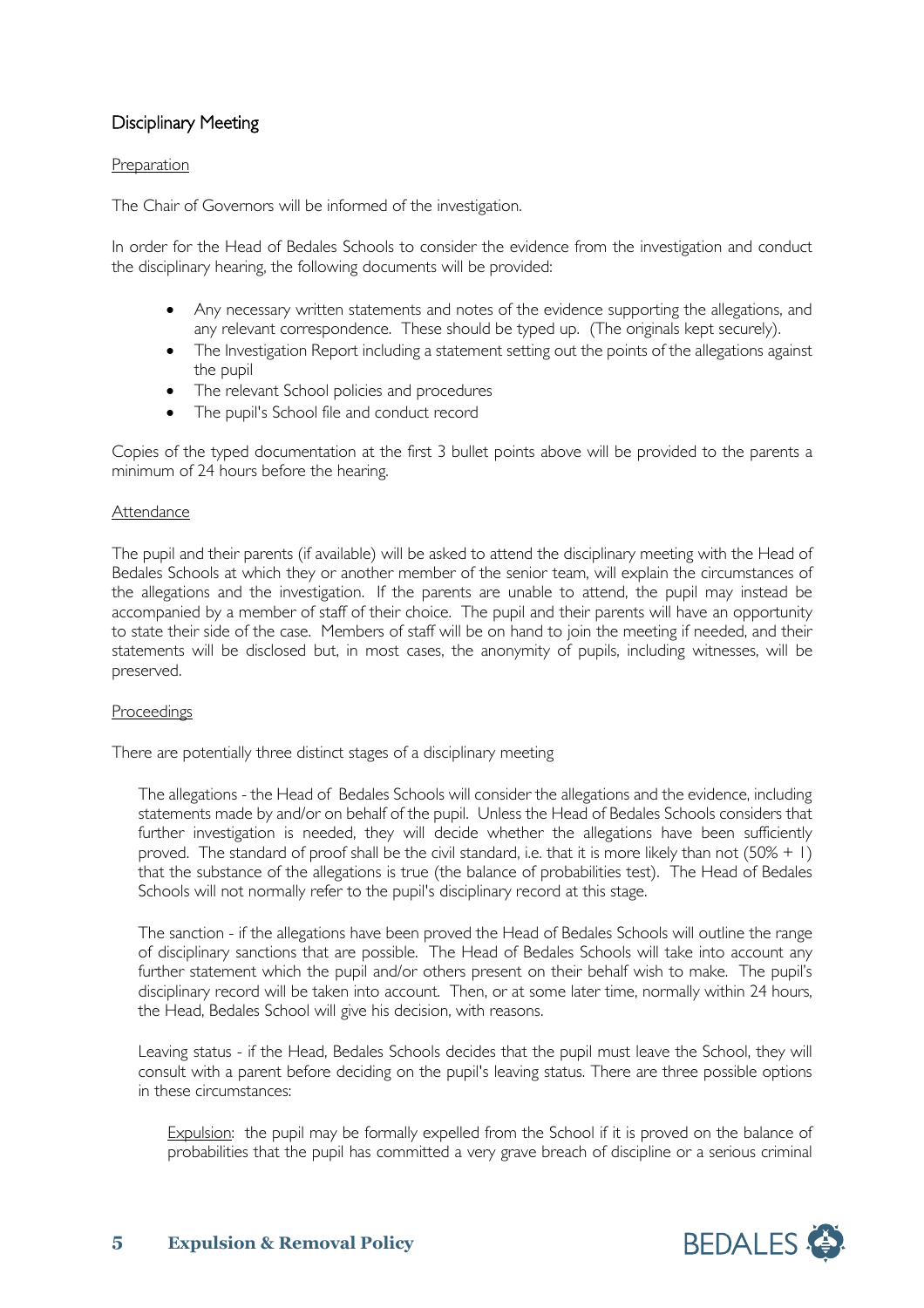offence. Expulsion is reserved for the most serious breaches. The leaving status would be "expelled".

Removal: the Head, Bedales Schools may require the parents to remove the pupil permanently from the School if it is proved on the balance of probabilities that the pupil has committed a grave breach of discipline. The leaving status would be "Removed".

Withdrawn by Parents: Should the decision be that the pupil should be removed, at the sole discretion of the Head, Bedales Schools, withdrawal of the pupil by the parents may be permitted as an alternative to removal being required. The leaving status would be "withdrawn by parents".

#### Delayed Effect

A decision to expel or remove a pupil shall formally take effect seven days after the decision was first orally communicated to the parents and confirmed thereafter in writing. Until then, the pupil shall remain suspended and away from school premises.

#### Leaving Status (additional points of consideration)

- The form of letter which will be written to the parents and the form of announcement in the School and House that the pupil has left
- The form of reference which will be supplied for the pupil
- The entry which will be made on the school record and the pupil's status as a leaver
- Arrangements for transfer of any course and project work to the pupil, his/her parents or another school
- Whether (if relevant) the pupil will be permitted to return to school premises to sit public examinations
- Whether (if relevant) the School can offer assistance in finding an alternative placement for the pupil
- Whether the pupil will be entitled to leavers' privileges
- Whether the pupil will be eligible for membership of the Bedales Association and if so from what date
- The conditions under which the pupil may re-enter school premises in the future
- Financial aspects: payment of any outstanding fees and extras; whether the deposit will be returned or credited; refund of prepaid fees

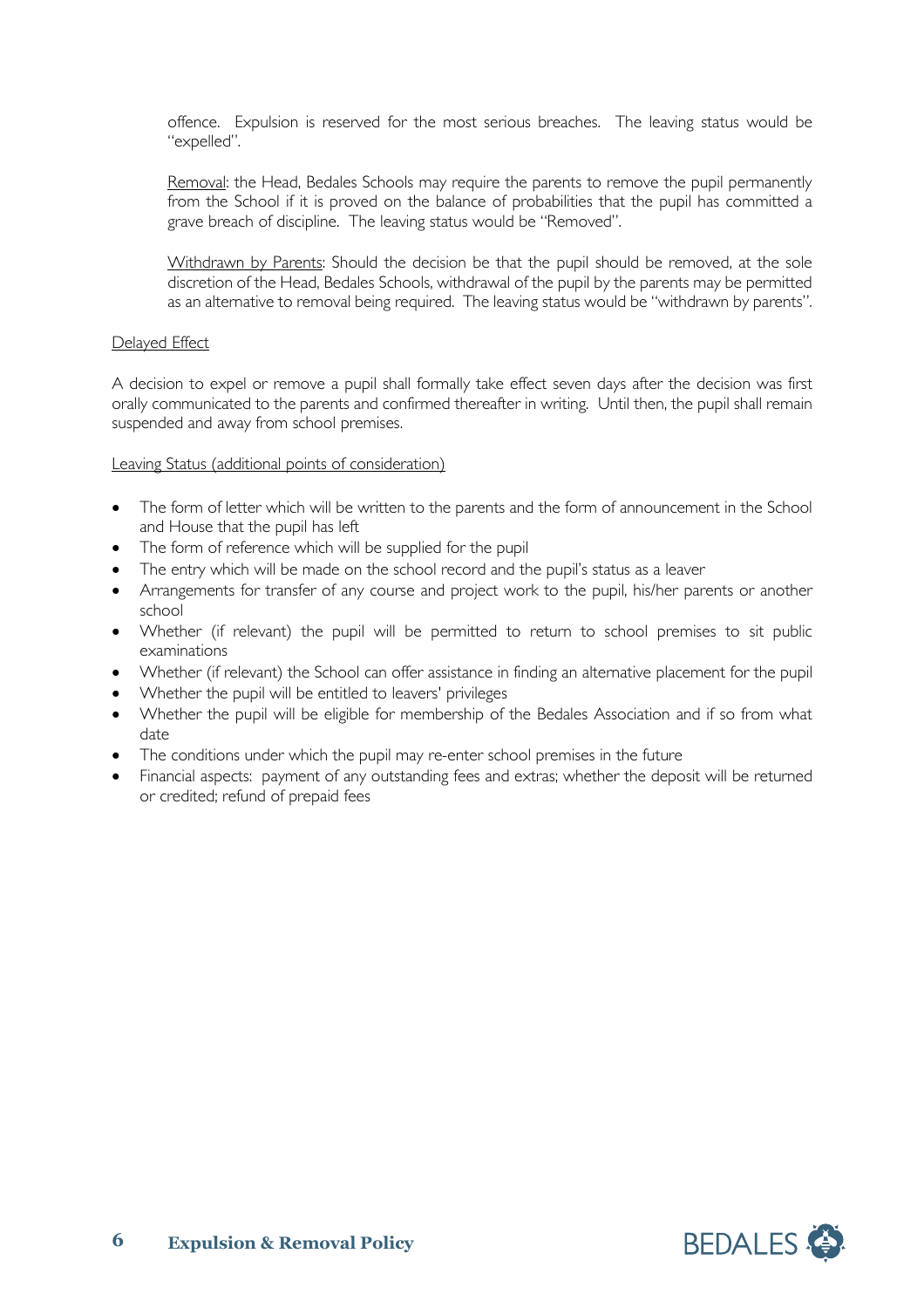# Governors' Review

#### Request for Review

The parents may request a Governors' Review of a decision that results in a leaving status for the pupil of "Expelled" or "Removed" or if the decision is that the pupil should be removed permanently from boarding. Any such review would have to be on the basis that the parents feel that the Head of Bedales Schools has made an incorrect decision based on the facts presented. The request must be made in writing and received by the Clerk to the Governors within seven days of the decision being confirmed in writing to the parent and must be made using the form at Appendix A. If the parents request a Governors' Review, the pupil shall remain suspended until the review procedure has been completed. While suspended, the pupil shall remain away from School and will have no right to enter School premises during that time without written permission from the Head.

#### Grounds for Review

In their application the parents must state the grounds on which they are asking for a review and the outcome which they seek.

#### Review Panel

The Review will be undertaken by a three member sub-committee of the Board of Governors. The panel members will have no detailed previous knowledge of the case or of the pupil or parents and will not normally include the Chair of Governors, unless after best efforts another governor cannot attend. Selection of the Review Panel will be made by the Clerk to the Governors. Parents will be notified in advance of the names of the panel members. Fair consideration will be given to any bona fide objection to a particular member of the panel.

#### Review Meeting

The meeting will take place at the School premises, normally within ten school days of the parents' application having been received. A Review will not normally take place during school holidays. A Review Meeting is a private procedure and all those who are concerned in it are required to keep its proceedings confidential, subject to any legal requirement to disclose.

#### **Attendance**

Those present at the Review Meeting will normally be:

- Members of the Review Panel and the Clerk to the Governors or his/her deputy.
- The Head of Bedales Schools
- Any relevant member of staff whom the pupil or his/her parents have asked should attend and whom the Head of Bedales Schools considers should attend in order to secure a fair outcome.
- The pupil together with his/her parents and, if they wish, a member of the School staff who is willing to speak on the pupil's behalf. The parents may be accompanied by a friend or relation, who may speak in support, or on behalf of, the parents or pupil. The Clerk to the Governors must be given seven days' notice if the friend or relation is legally qualified. Legal representation will not normally be appropriate.

#### Conduct of Meeting

The meeting will be chaired by one member of the Review Panel and will be conducted in a suitable room and in an informal manner. All statements made at the meeting will be unsworn. The proceedings

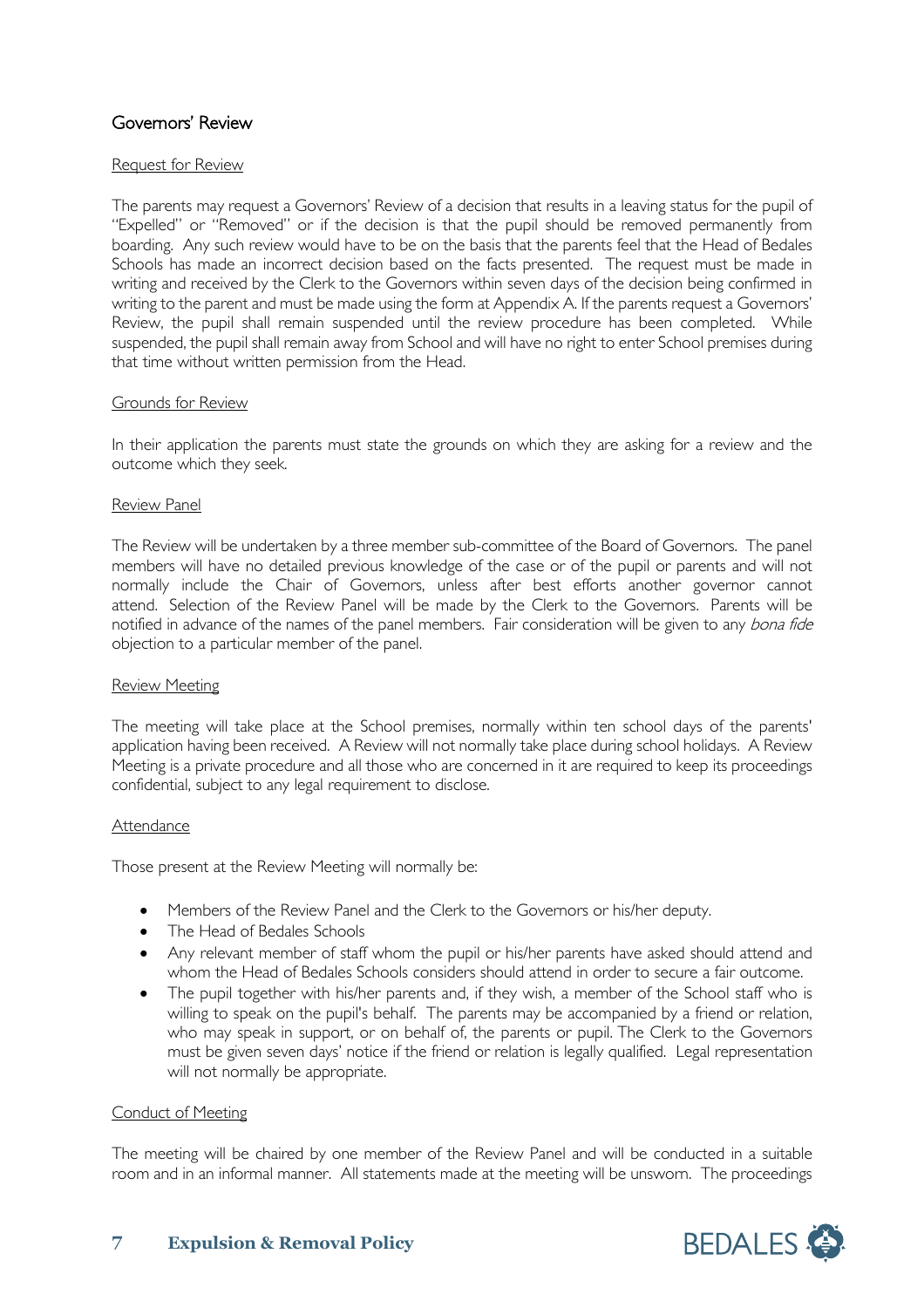will not be tape-recorded without the consent of both the Chair of the Panel and a parent and any taperecording will be used only to assist the panel members in reaching their decision and formulating their reasons and will belong to the School. The Clerk will be asked to keep a hand-written account, rather than minutes, of the main points which arise at the meeting. All those present will be entitled, should they wish, to write their own notes. The meeting will be directed by the Chair of the Panel who will conduct it so as to ensure that all those present have a reasonable opportunity of asking questions and making appropriate comment. Everyone is expected to show courtesy, restraint and good manners. The Chair of the Panel may at their discretion adjourn or terminate the meeting. If the meeting is terminated, the original decision will stand.

#### Procedure

The Panel will consider each of the questions raised by the pupil or his/her parents so far as relevant to:

a. Whether the decision was fair procedurally and or substantively. Whether the facts of the case were sufficiently proved when the decision was taken to expel or remove of the pupil. The civil standard of proof, namely, "the balance of probability" will apply [see above];

b. Whether the sanction was proportionate. Whether the sanction was warranted in respect of the breach of discipline or the other events which are found to have occurred and to the legitimate aims of the School's policy in that respect.

The requirements of natural justice will apply. If for any reason the pupil or their parents are dissatisfied with any aspect of the meeting they must inform the Chair of the Panel at the time and ask the Clerk to note their dissatisfaction and the reasons for it.

#### **Identification**

If the Head of Bedales Schools considers it necessary in the interests of an individual or of the School that the identity of any person should be withheld, the Chair of the Panel may require that the name of that person and the reasons for withholding it be written down and shown to the Panel Members. The Chair of the Panel at their discretion may direct that the person be identified, or not as the case may be.

#### Pupil's Character

One member of the School's staff may speak generally about the pupil's character, conduct and achievements at the School if they are willing to do so.

#### **Leaving Status**

If, having heard all parties, the Panel is minded to confirm the original decision that the pupil be removed or expelled, it is open to the Panel, with agreement of the Head of Bedales Schools, the pupil and their parents to discuss the pupil's leaving status with a view to reaching agreement. In such circumstances, it may be decided in agreement with the parents that they withdraw the pupil from the School.

#### **Decision**

When the Chair of the Panel decides that all issues have been sufficiently discussed and if by then there is no consensus, they may adjourn the meeting; alternatively the Chair of the Panel may ask those present to withdraw while the Panel considers its decision. In the absence of a significant procedural irregularity, the decision of the Review Panel will be final. It will be notified, with reasons, to the parents by the Chair of the Panel or the Chair of Governors by letter or telephone within three days of the meeting.

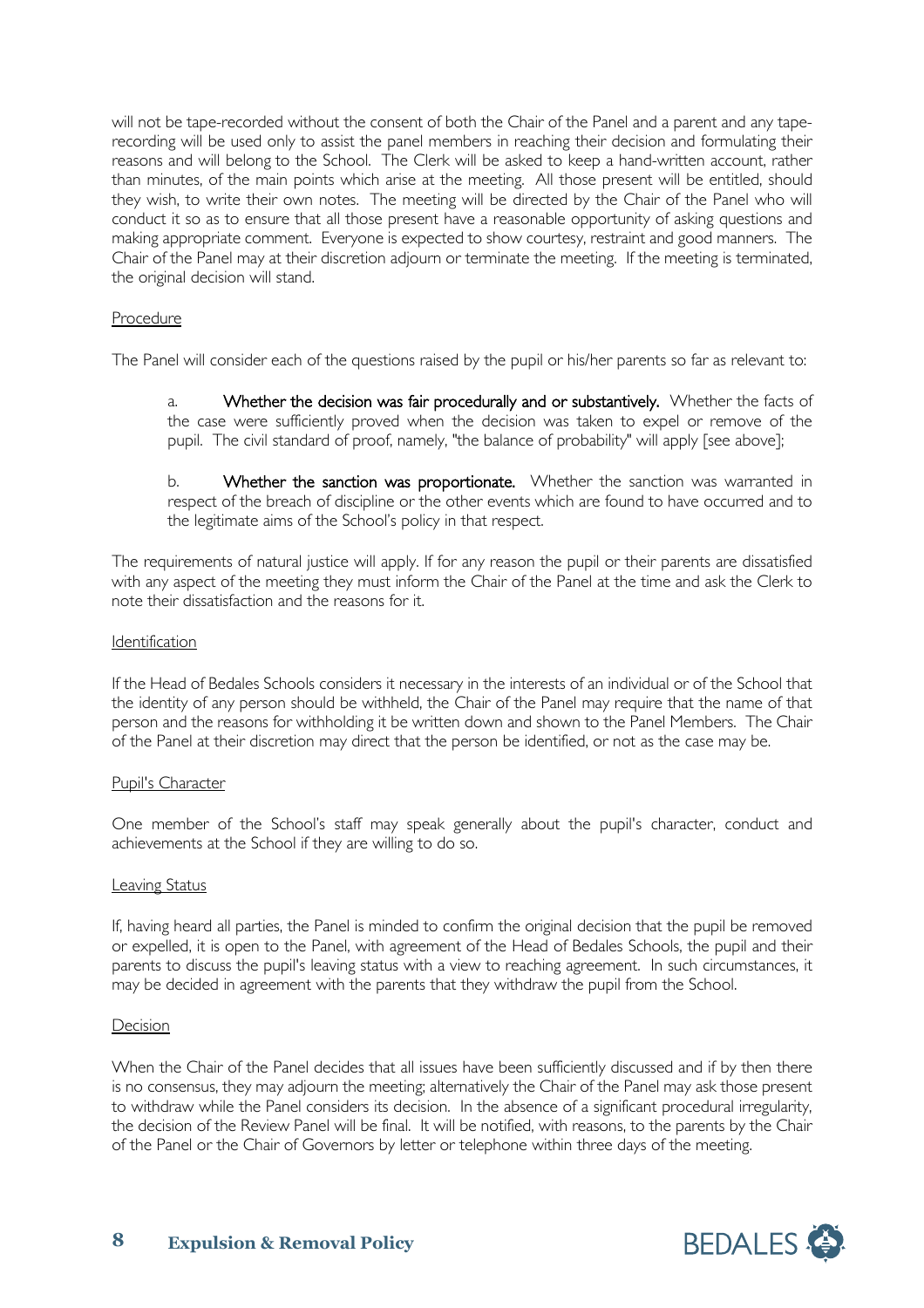